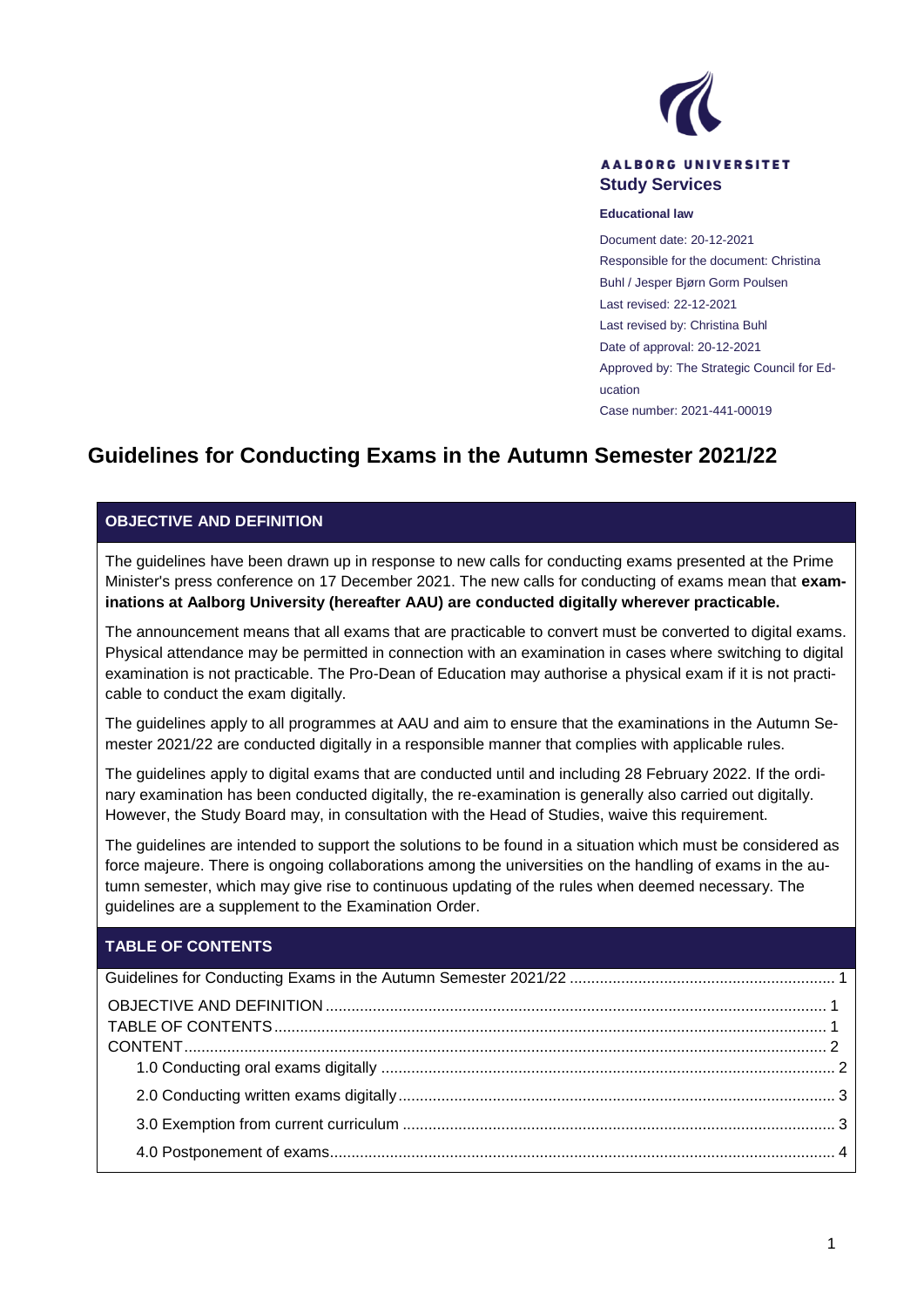### [CONTACT/RESPONSIBILITY.......................................................................................................................](#page-4-0) 5

### <span id="page-1-0"></span>**CONTENT**

# <span id="page-1-1"></span>1.0 Conducting oral exams digitally

AAU provides some programs to run the digital exams. The Study Board may decide which of these programs they would like to use for conducting the digital oral exams. However, it is a requirement that the selected program supports video so that the assessors can see the student(s) during the examination. Therefore, the exam must be conducted with camera. It is the examiner's responsibility to ensure that the conditions for the examination are met. If the examiner assesses that the conditions for the exam are not met, the examiner must discontinue the examination and the student will use an examination attempt. The student is awarded the lowest possible rating (-3 or not passed).

Oral exams can be conducted both individually and in groups.

The Study Board decides what safety measures the student must meet during the oral examination. For example, the student may be required to present the room in which the student sits before the examination begins. As a minimum measure, students who participate in an oral examination must complete and submit a solemn declaration prior to the exam. The Study Board decides the deadline for completing the solemn declaration. This applies regardless of whether the solemn declaration is to be submitted by e-mail or in the Digital Exam System.

The Study Board decides who should receive the solemn declaration at the department. The Study Board that conducts the exam is responsible for ensuring that students are informed about the solemn declaration and how it should be completed. Submitting the solemn declaration is considered a prerequisite for participating in a digital oral exam. If the student does not submit the solemn declaration on time, the student will not be able to participate in the exam. In this case, the student uses an examination attempt and receives the grade "not assessed". The Study Board may grant an exemption from the stipulated deadline if there are special circumstances.

In case of technical issues while conducting oral exams, the assessors must compensate the students by giving them extra time corresponding to the interruptions that occurred during the exam. The assessors must make a concrete, academic assessment of the impact of the interruptions on the examination and, on that basis, decide how much extra time the student or students should be allocated. If the assessors assess that the examination cannot be carried out due to technical issues, the exam may be held at different time.

Audio and/or photo or video recordings are not permitted during digital examinations, unless these are part of the examination itself. The recording is then done by AAU.

The assessors must (in the same way as physical exams) take notes on the examination process (including any technical issues), the performance and the grading process for the handling of any complaint. The notes must be kept for at least one year, and in addition to this, until any complaint is closed.

The Study Board must inform students about how the digital oral examination is conducted as soon as possible.

2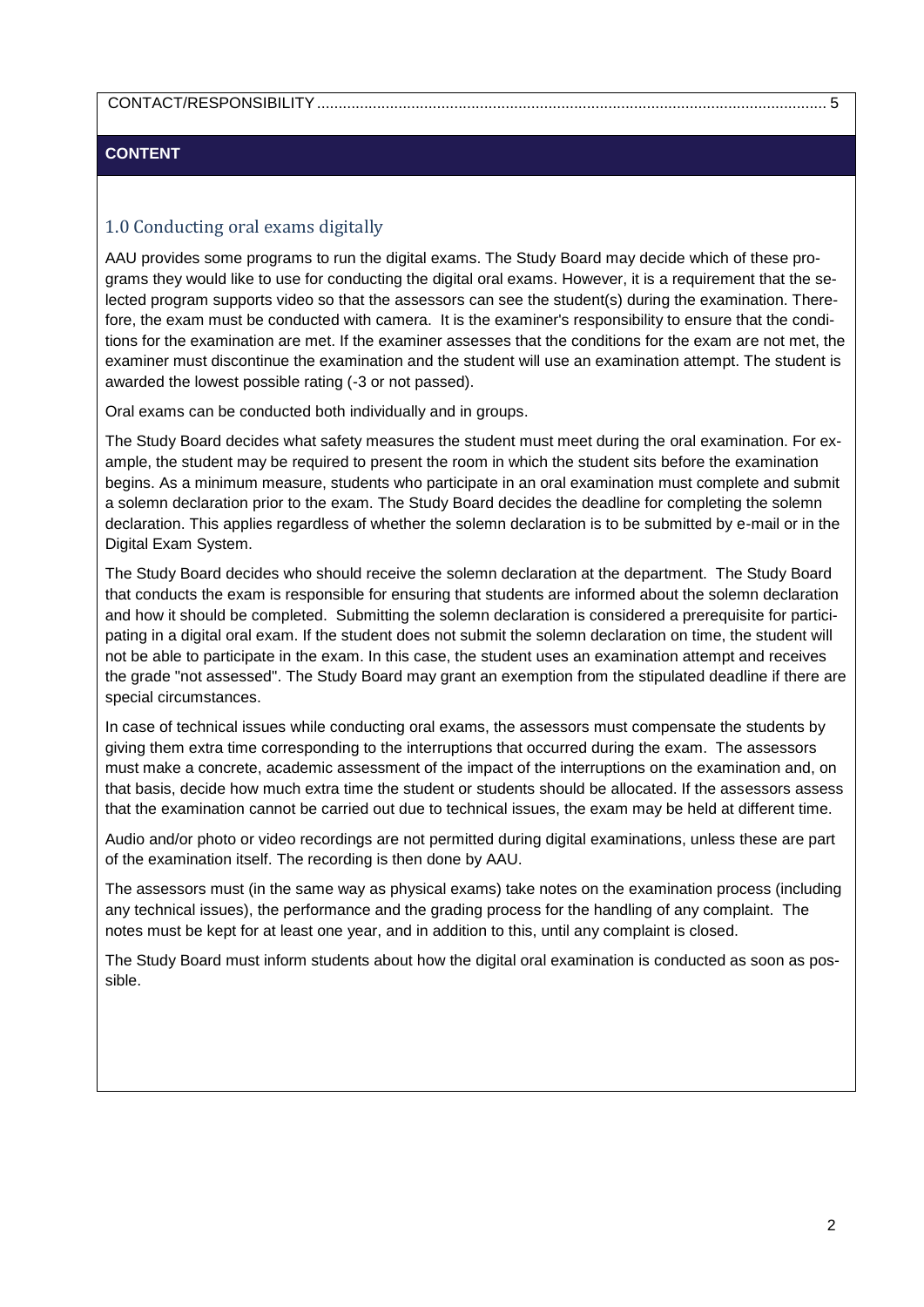# <span id="page-2-0"></span>2.0 Conducting written exams digitally

The Study Board must decide whether scheduled on-site exams in some other manner can be conducted as digital exams at the student's home, whether the form of examination should be changed or whether the exam, upon application to the Pro-Dean, can be conducted physically.

**It is not allowed to convert on-site exams without aids into digital exams at the student's home.** For these exams, the Pro-Dean must be requested to conduct the exams physically. Thus, only on-site exam, where all aids are allowed can be converted into digital exams in the student's home.

The Study Board is responsible for ensuring that there are adequate safety measures if the exam is conducted digitally. The Study Boards should be aware that it is not possible to invigilate the students, nor it is possible to use the digital invigilation system ITX Flex when the exams are conducted digitally at the student's home.

If the Study Board decides to convert one or more on-site exams to digital exams at home, the students must at least complete and submit a solemn declaration before the examination. The Study Board decides when to submit the solemn declaration.

The Study Board decides who should receive the solemn declaration at the department. The Study Board that conducts the exam is responsible for ensuring that students are informed about the solemn declaration and how it should be completed.

Submitting the solemn declaration is considered a prerequisite for participating in a digital exam at home. If the student does not submit the solemn declaration on time, the student will not be able to participate in the exam. In this case, the student uses an examination attempt and receives the grade "not assessed".

### <span id="page-2-1"></span>3.0 Exemption from current curriculum

Due to the current situation, it is possible to apply for an exemption from the current curriculum after the deadline for submission of exemption curriculums. An exemption from the current curriculum must be applied for if the Study Board wants to conduct an exam in a different way than described in the curriculum. It is Educational Law that process exemptions from current curriculums on behalf of the Pro-dean of Education. If the application for exemption contains academic matters, the decision on exemption is made in consultation with the Pro-dean of Education.

If a Study Board wants exemption from a current curriculum, the application for exemption must be sent to [studieordninger@adm.aau.dk.](mailto:studieordninger@adm.aau.dk) The application for exemption must be submitted as soon as possible so that students can be informed of the change in exam format as soon as possible.

Changing from physical to digital examinations does not require an exemption from the curriculum, e.g. conducting a digital oral exam that should have been oral at AAU, or a change from a written exam at AAU to a written exam at home.

### *3.1 Exemption to change the form of examination*

There may be some forms of exams that can be difficult or impossible to conduct digitally. This applies, for example, on-site exams where the students must sit in a hall for a certain number of hours and answer an assignment that is assigned to them on the spot, and where the use of aids is not allowed.

In these cases, the Study Boards have two options: They can apply the Pro-Dean of Education to conduct the exam physically, or they may apply for an exemption to change the form of examination.

If the duration of the on-site exam is specified in the curriculum, the Study Board can apply for an exemption for the on-site exam to be replaced by a written assignment at home, which is carried out on e.g. 24 hours, 48 hours, 72 hours or a week. If the duration of the examination is not specified in the curriculum, the Study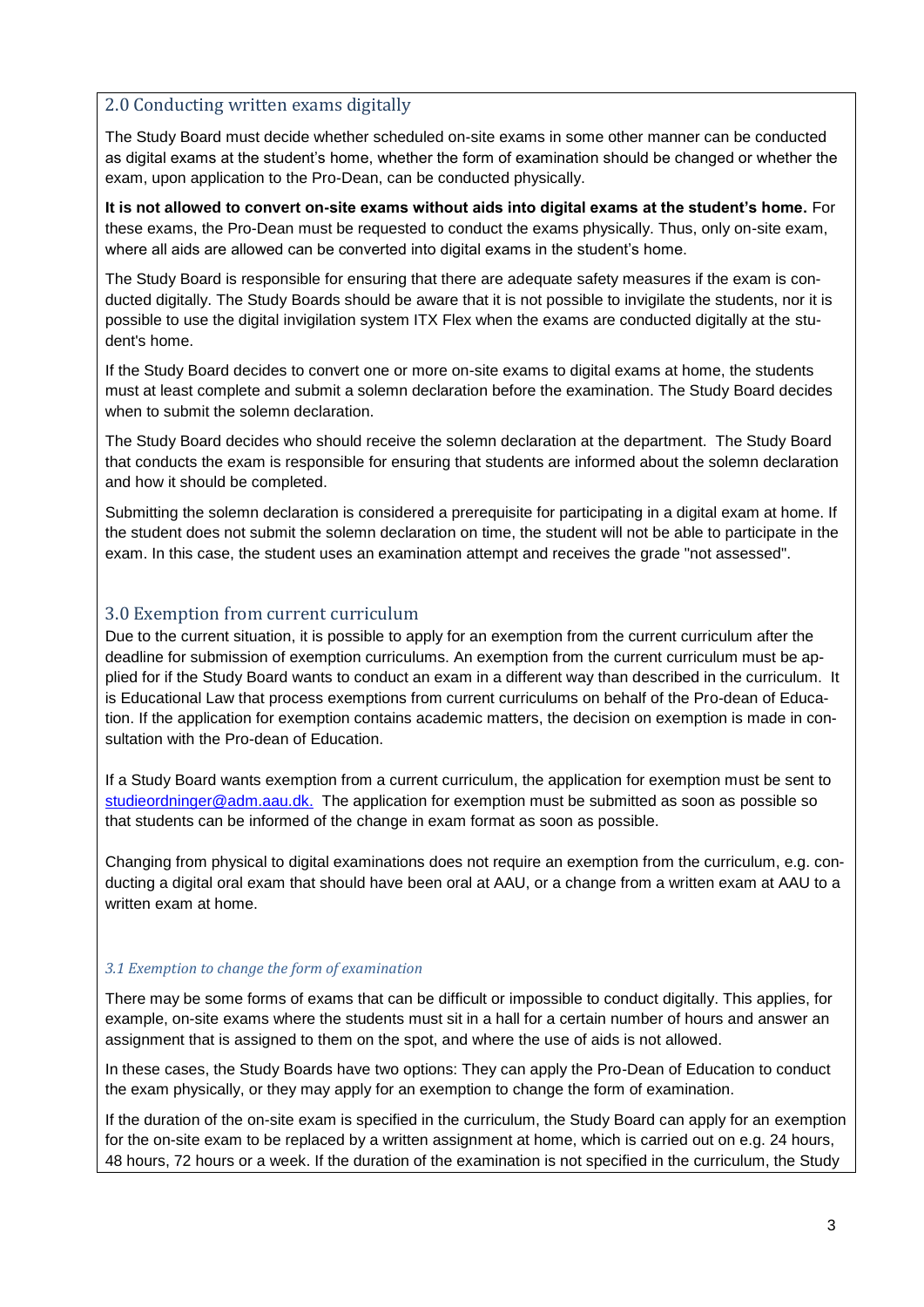Board may decide for itself to change the duration of the examination. In that case, it will not require an exemption from the curriculum. It is only important that the scope and degree of difficulty of the examination assignment correspond to the time available to the students for the examination.

It is also possible to exempt, so that a written examination is instead be carried out as an oral examination (or vice versa) if it is deemed academically meaningful.

It must be stated in the application for exemption which module it is, when the exam is conducted, and which form of examination is requested.

#### 3.1.1 Special exam conditions

The approval of a change of exam format may have an impact on students with physical or mental impairments. These students may need to apply for new or other special exam conditions in order to be equal with other students in the exam situation. Therefore, the Study Board must process exemption applications for special exam conditions as soon as possible.

### 3.1.2 Project exams (including final projects)

As the semester is in progress and the students have started their projects, it is not possible to exempt from the examination format in project examinations, so students do not have to participate in the oral examination. Firstly, because the students write the project jointly with the expectation that their individual performance will be assessed at the oral examination. Therefore, it is difficult to make an individual assessment of the individual students based on the written assignment alone. Secondly, it is an integrated part of AAU's way of conducting project exams that the written project report is followed by an oral exam. This also applies to projects prepared by a single student.

Therefore, it will be necessary to conduct the oral exam digitally in accordance with Section 1.0.

In some exceptional cases, an exemption may be granted for the individual conduct of oral examinations on the basis of a joint project report. The Pro-dean has the possibility to approve an application for exemption if there is an academic justification for the oral exam to be conducted individually. No exemption will be granted for reasons other than academic ones. Applications based on e.g. technical issues cannot be accepted, as the systems provided by the University support the conduct of oral group exams digitally.

### *3.2 Exemption from prerequisites for participating in exams*

Some Study Boards have set prerequisites for students to participate in the exams. For example, students must participate actively in the lectures, or students must submit physical assignments or models on an ongoing basis to attend the exam.

Initially, the Study Board must assess whether it is possible to maintain the prerequisites in a way that the students can continue to comply with them. For example, it may be to conduct certain lectures physically, by handing in assignments digitally, checking out digital attendance for lectures or the like.

If it is not possible to maintain the prerequisites, the Study Board must apply for an exemption from the current curriculum. The Study Board must state in the application for exemption that the Study Board wants exemption from the prerequisites in the module, because the students cannot meet the prerequisites during the home period.

### <span id="page-3-0"></span>4.0 Postponement of exams

The students are expected to be active even if the university converts the exams into digital ones. It also means that they are expected to participate in the exams that are being conducted digitally. Therefore, the students may not necessarily deregister from exams or have the submission postponed in their project exams.